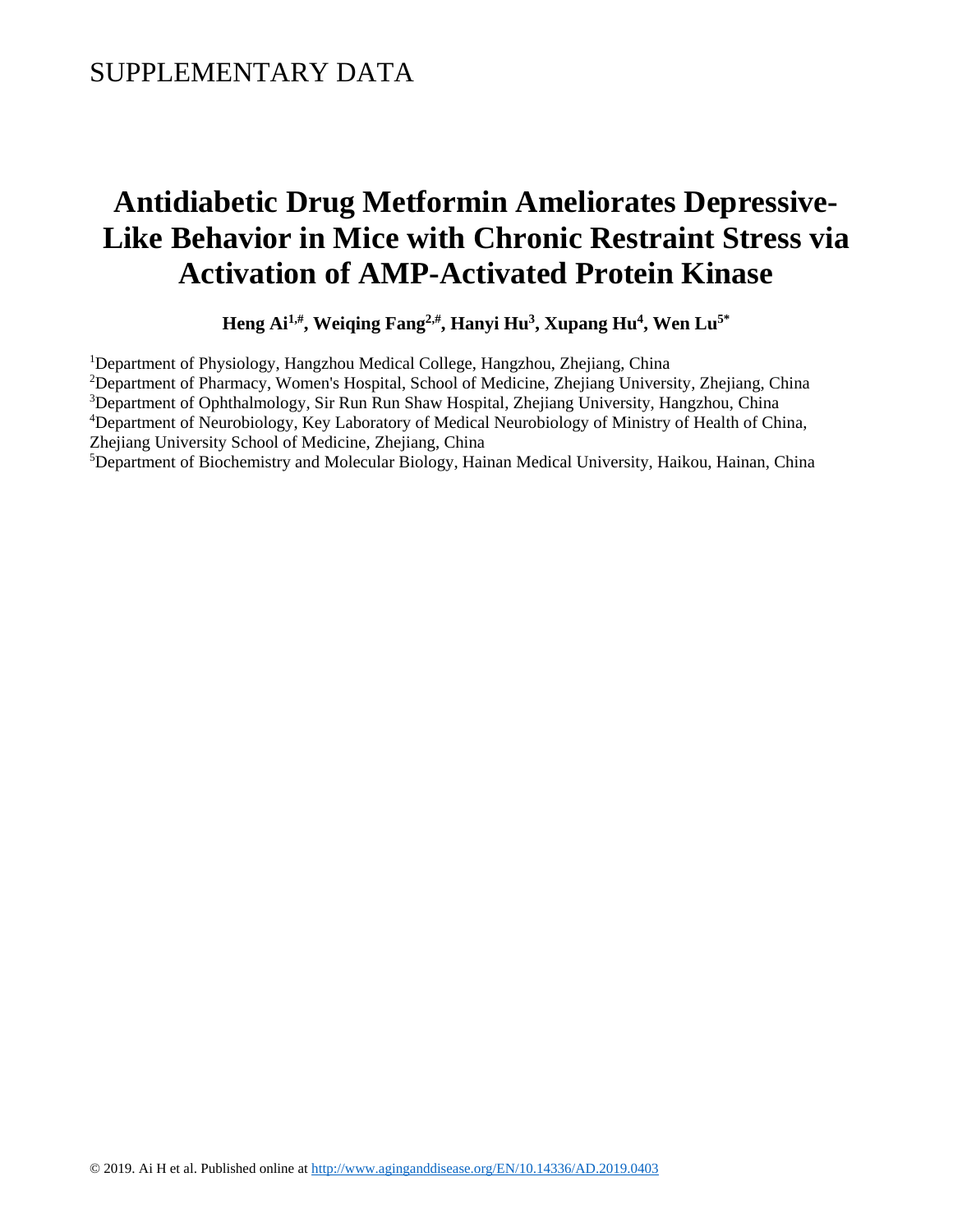## SUPPLEMENTARY DATA



**Supplementary Figure 1. Measurement of the corticosterone levels in non-stressed and stressed mice with chronic restraint stress**. Data was presented as the mean  $\pm$  SEM, n = 7 mice per group, unpaired student t test, #P < 0.001.



distance (A) and the mean velocity (B) measured by the OFT at 1 h or 24 h after injection in the mice treated with saline or compound C (10 mg/kg). C-D. The immobility time in the FST (C) and TST (D) in the mice treated with saline or compound C. One-way analysis of variance (ANOVA) with Bonferroni post hoc analysis,  $n = 7$  mice per group, n.s. represents not significant.